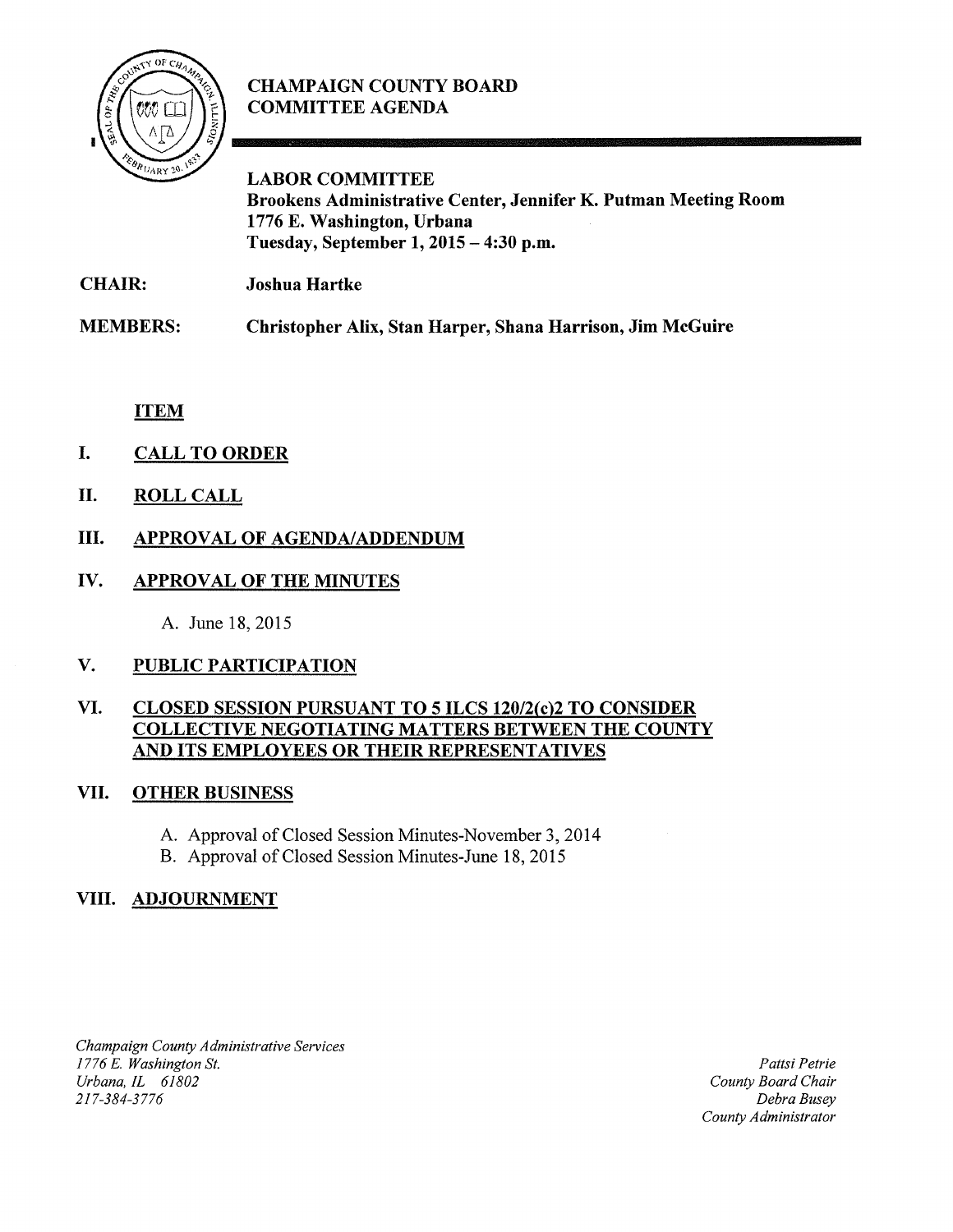|                                                                                                                                                        | <b>CHAMPAIGN COUNTY BOARD</b><br><b>COMMITTEE MINUTES</b>                                                                                                                                                                                                                                                                                                                                                   |
|--------------------------------------------------------------------------------------------------------------------------------------------------------|-------------------------------------------------------------------------------------------------------------------------------------------------------------------------------------------------------------------------------------------------------------------------------------------------------------------------------------------------------------------------------------------------------------|
| <b>LABOR COMMITTEE</b><br>Thursday, June 18, 2015<br>Brookens Administrative Center, Jennifer K. Putman Meeting Room<br>1776 E. Washington St., Urbana |                                                                                                                                                                                                                                                                                                                                                                                                             |
| <b>MEMBERS PRESENT:</b>                                                                                                                                | Joshua Hartke (Chair), Christopher Alix, Shana Harrison, Stan Harper                                                                                                                                                                                                                                                                                                                                        |
| <b>MEMBERS ABSENT:</b>                                                                                                                                 | Jim McGuire                                                                                                                                                                                                                                                                                                                                                                                                 |
| <b>OTHERS PRESENT:</b>                                                                                                                                 | Deb Busey (County Administrator), Kay Rhodes (Administrative As-<br>sistant)                                                                                                                                                                                                                                                                                                                                |
| <b>Call to Order</b>                                                                                                                                   |                                                                                                                                                                                                                                                                                                                                                                                                             |
|                                                                                                                                                        | Hartke called the meeting to order at 4:33 p.m.                                                                                                                                                                                                                                                                                                                                                             |
| <b>Roll Call</b>                                                                                                                                       |                                                                                                                                                                                                                                                                                                                                                                                                             |
|                                                                                                                                                        | Alix, Harper, Harrison, and Hartke were present, establishing the presence of a quorum.                                                                                                                                                                                                                                                                                                                     |
| <b>Approval of Agenda/Addendum</b>                                                                                                                     |                                                                                                                                                                                                                                                                                                                                                                                                             |
| mous support.                                                                                                                                          | <b>MOTION</b> by Alix to approve the agenda; seconded by Harper. <b>Motion carried with unani-</b>                                                                                                                                                                                                                                                                                                          |
| <b>Public Participation</b>                                                                                                                            |                                                                                                                                                                                                                                                                                                                                                                                                             |
| There was no public participation.                                                                                                                     |                                                                                                                                                                                                                                                                                                                                                                                                             |
|                                                                                                                                                        |                                                                                                                                                                                                                                                                                                                                                                                                             |
|                                                                                                                                                        | CLOSED SESSION PURSUANT TO 5 ILCS 120/2(c) 2 TO CONSIDER COLLECTIVE NE-<br>GOTIATING MATTERS BETWEEN THE COUNTY AND ITS EMPLOYEES OR THEIR                                                                                                                                                                                                                                                                  |
| <b>REPRESENTATIVES</b>                                                                                                                                 |                                                                                                                                                                                                                                                                                                                                                                                                             |
|                                                                                                                                                        | <b>MOTION</b> by Alix to enter into closed session pursuant to 5 ILCS 120/2(c) 2 to consider col-<br>lective negotiating matters between Champaign County and its employees or their representatives.<br>He further moved that the following individuals remain present: Deb Busey, County Administrator,<br>and Kay Rhodes, Administrative Assistant; seconded by Harrison. McGuire entered the meeting at |
|                                                                                                                                                        | 4:11 p.m. Motion carried by roll call vote of 5 to 0. Alix, Harper, Harrison, McGuire and Hartke<br>voted in favor of the motion. The committee entered into closed session at 4:34 p.m.                                                                                                                                                                                                                    |
|                                                                                                                                                        | The committee resumed open session at 4:46 p.m.                                                                                                                                                                                                                                                                                                                                                             |
| <b>Other Business</b>                                                                                                                                  |                                                                                                                                                                                                                                                                                                                                                                                                             |

 $\sim$